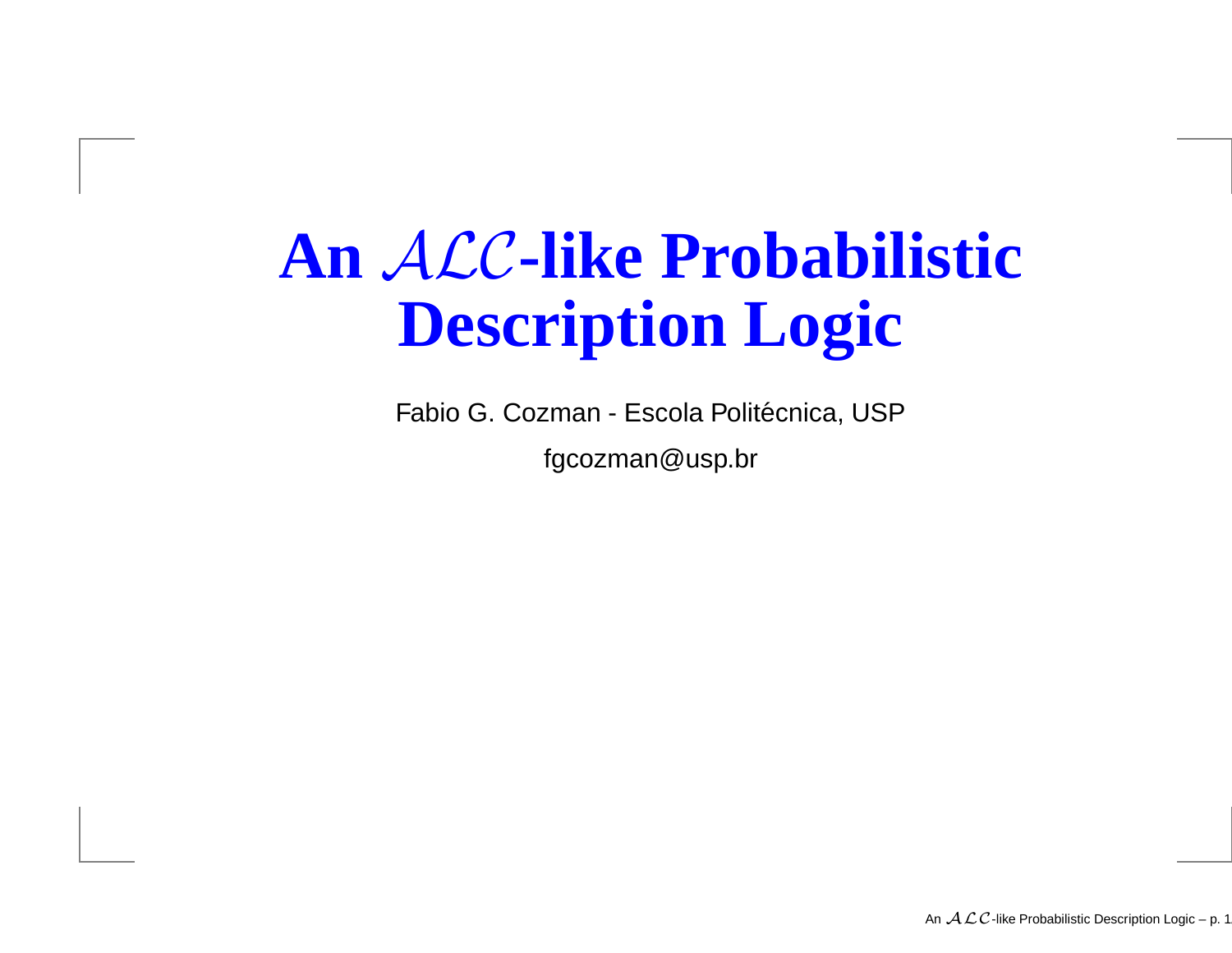# **Description logics...**

- Description logics offer attractive trade-offs betweenexpressivity and complexity.
	- **Now used in ontologies, semantic web.**

- Goal: to express...
	- $\forall x : \mathsf{Brazilian}(x) \rightarrow \mathsf{SouthAmerican}(x),$
	- $\forall x : P(\mathsf{FootballFan}(x) \mid \mathsf{Brazilian}(x)) \geq 0.85.$

There are *many* proposals for probabilistic description logics today.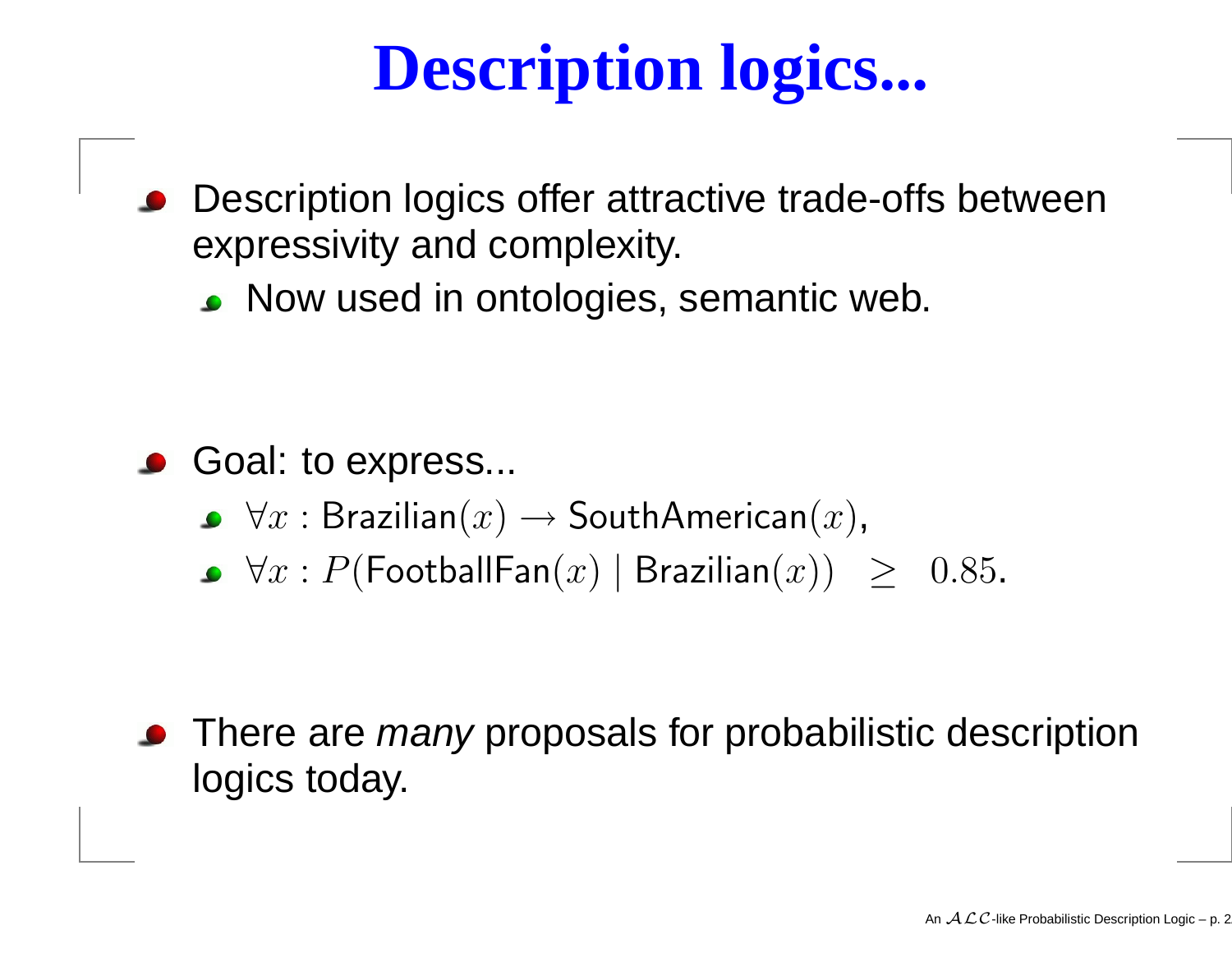### **Description logics (**ALC**)**

- Fragment of first-order logic, with Boolean operators, quantifiers, relations, etc.
	- $C\wedge D,$
	- $C\vee D,$
	- $\forall x: \forall y: r(x,y) \rightarrow C(y).$
- **It is a "reasonably tractable" fragment.**
- **•** Terminology: set of sentences.
- Intuition: these are assertions about individuals in somedomain.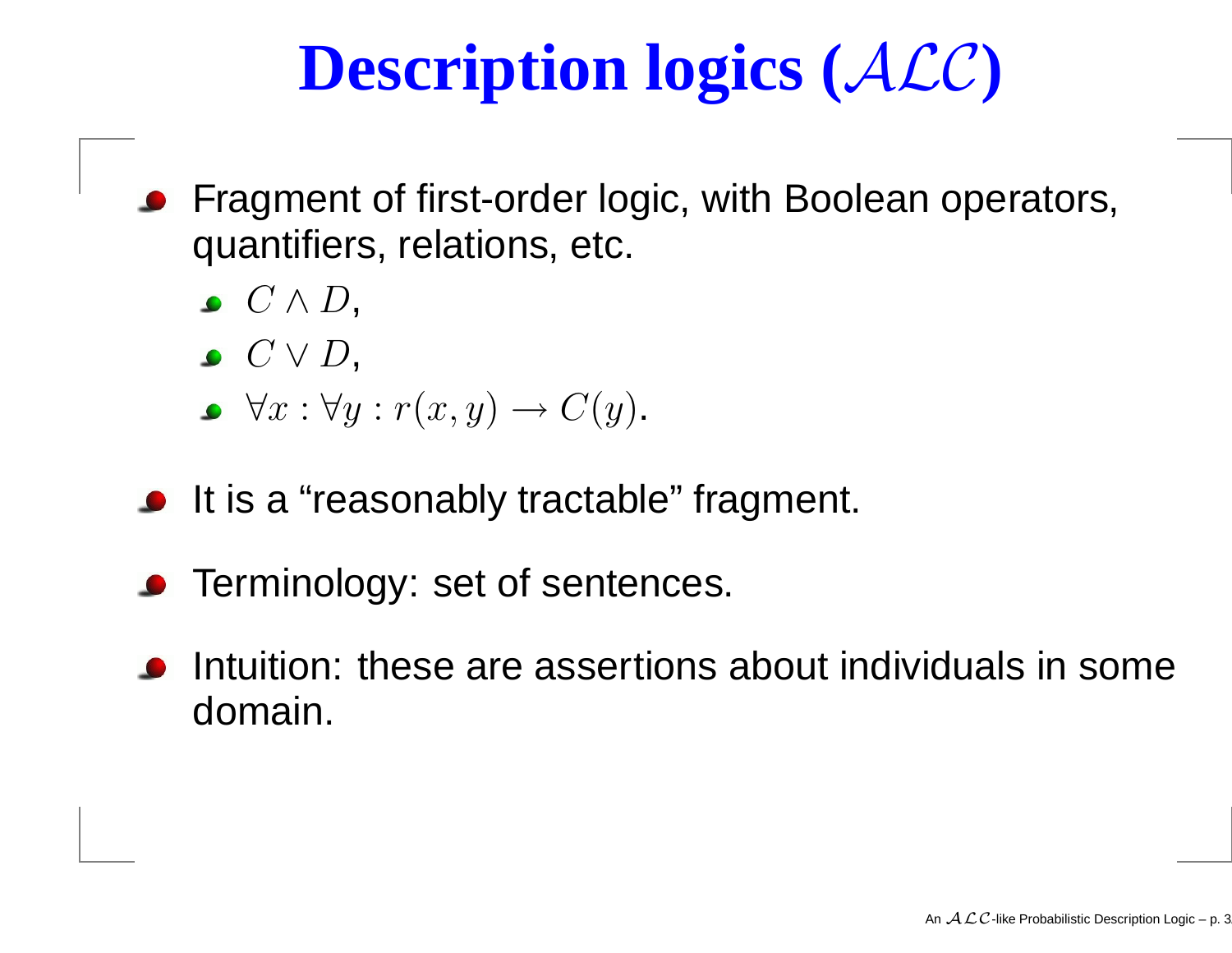# **Adding <sup>a</sup> bit of probability to** ALC

Just allow assessments such as

$$
\forall x : P(C(x)|D(x)) = \alpha
$$

for  $\boldsymbol{concepts}\ C$  and  $D.$ 

Also, probabilistic assessments

$$
\forall x : \forall y : P(r(x, y)) = \alpha
$$

for binary relations  $r(x, y).$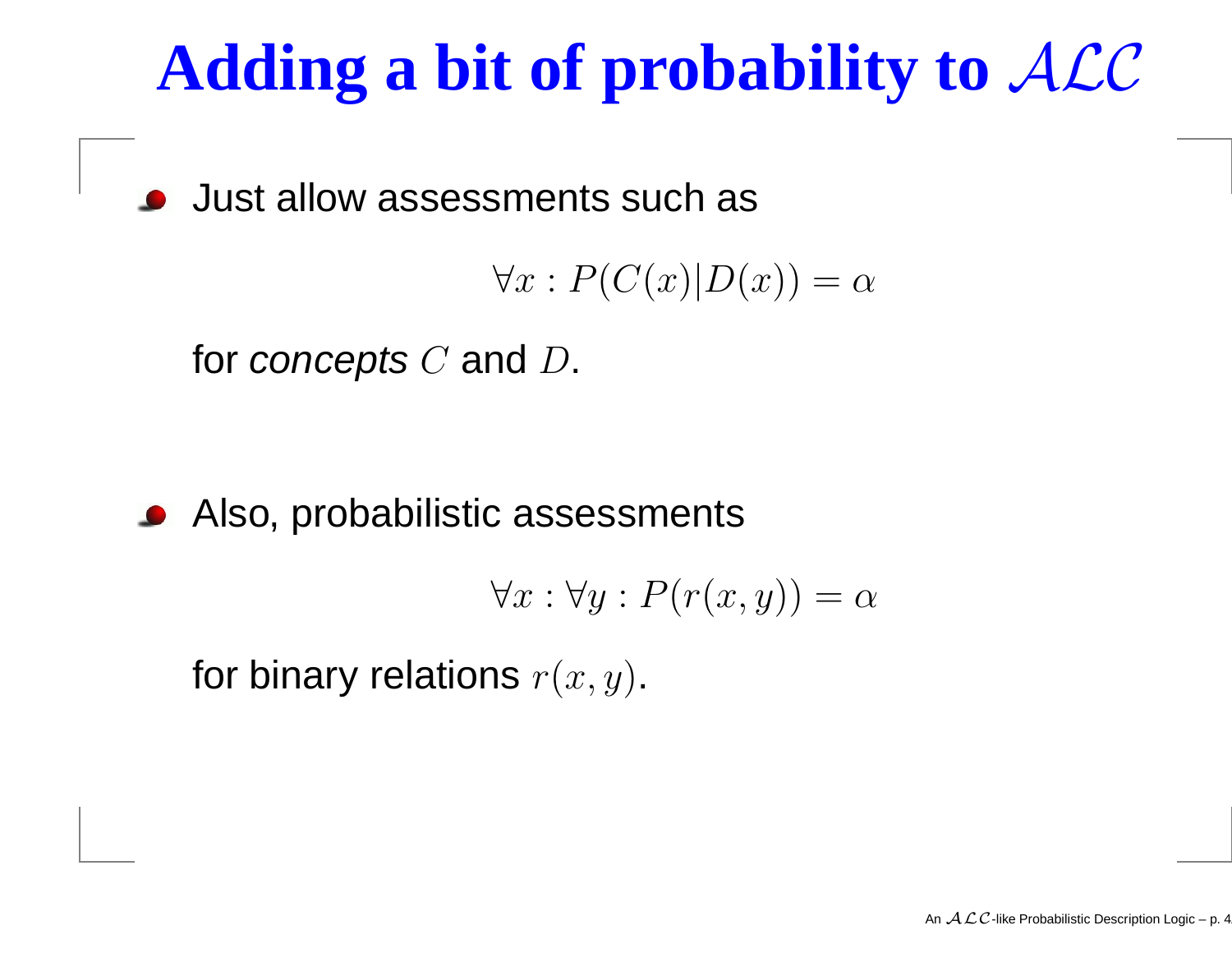### **Example I**

Consider a terminology  ${\cal T}$  with concepts  $A,$   $B,$   $C,$   $D,$  $\bullet$ where:

$$
\blacktriangleright \forall x : P(A(x)) = \alpha_1,
$$

- $\forall x : B(x) \rightarrow A(x),$ <br> $\forall x : D(D(x)) \land A(x)$
- $\forall x: P(B(x)|A(x)) = \alpha_2,$
- $\forall x : D(x) \Leftrightarrow (\forall y : r(x, y) \rightarrow A(y)),$
- $\forall x : C(x) \Leftrightarrow B(x) \vee (\exists y : r(x, y) \wedge D(y)).$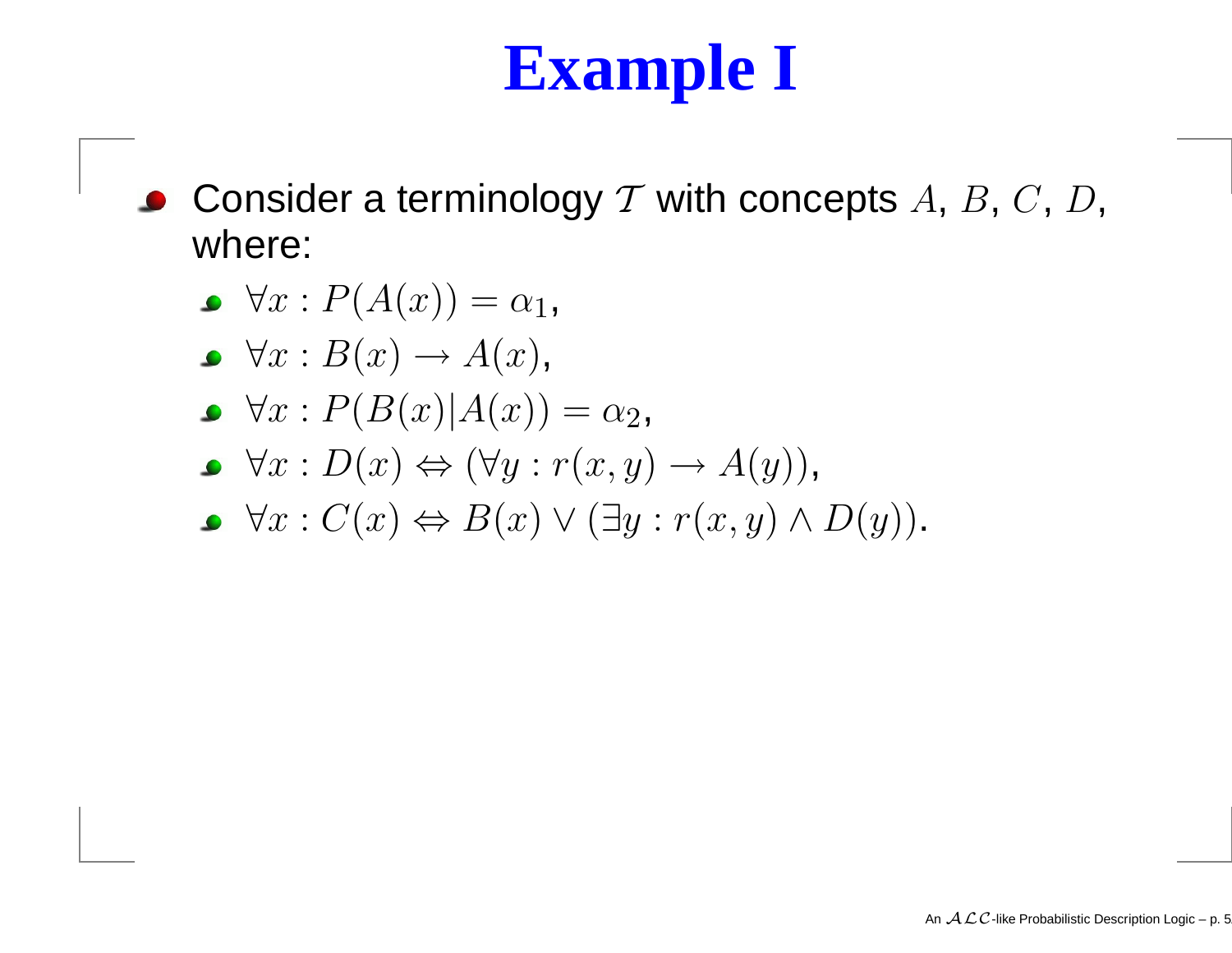#### **Example II**

A graphical picture of the assessments...



Usual: acyclicity assumption, Markov condition ongroundings...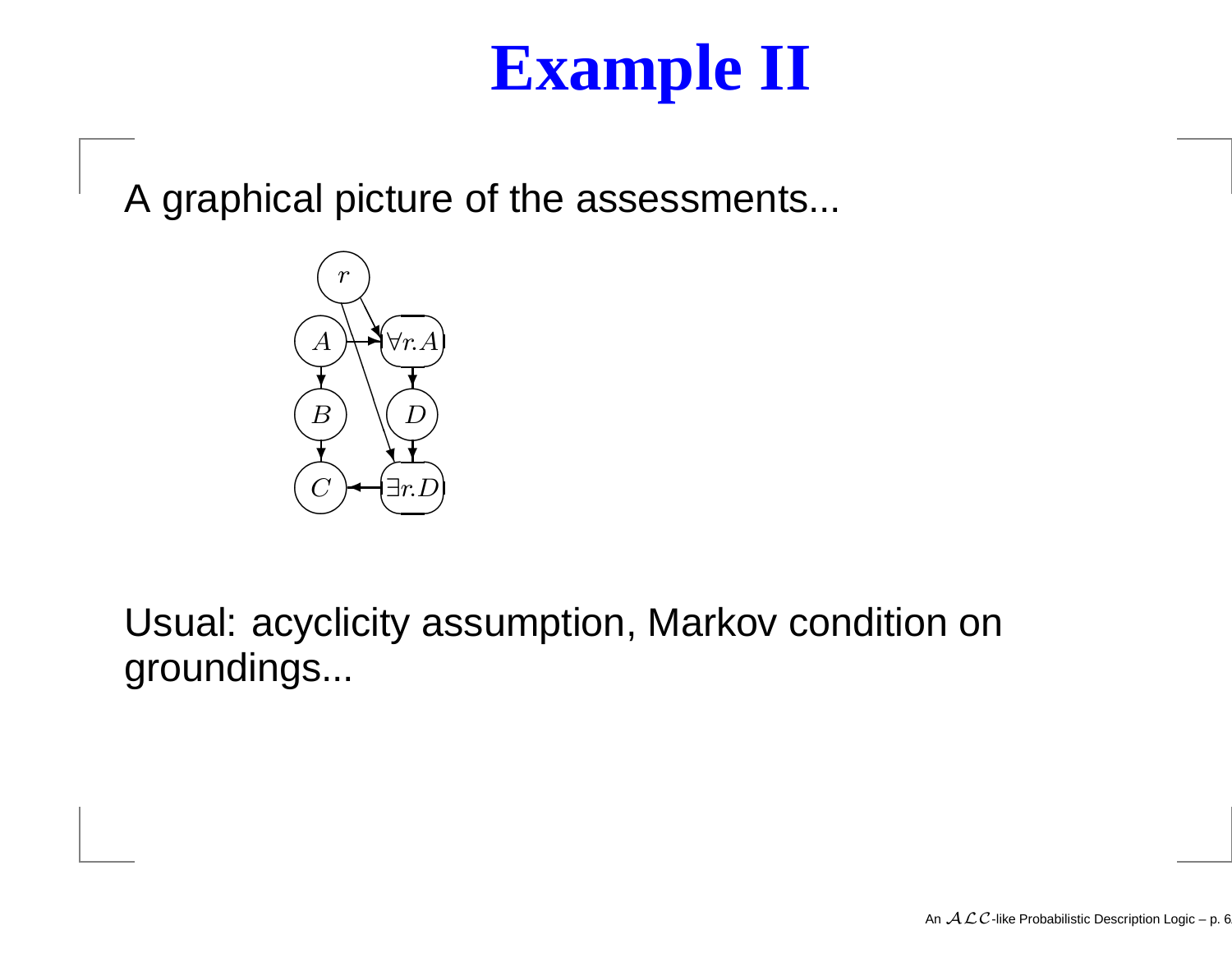# **A "grounded" probabilistic terminology**

#### For <sup>a</sup> domain with ten elements.

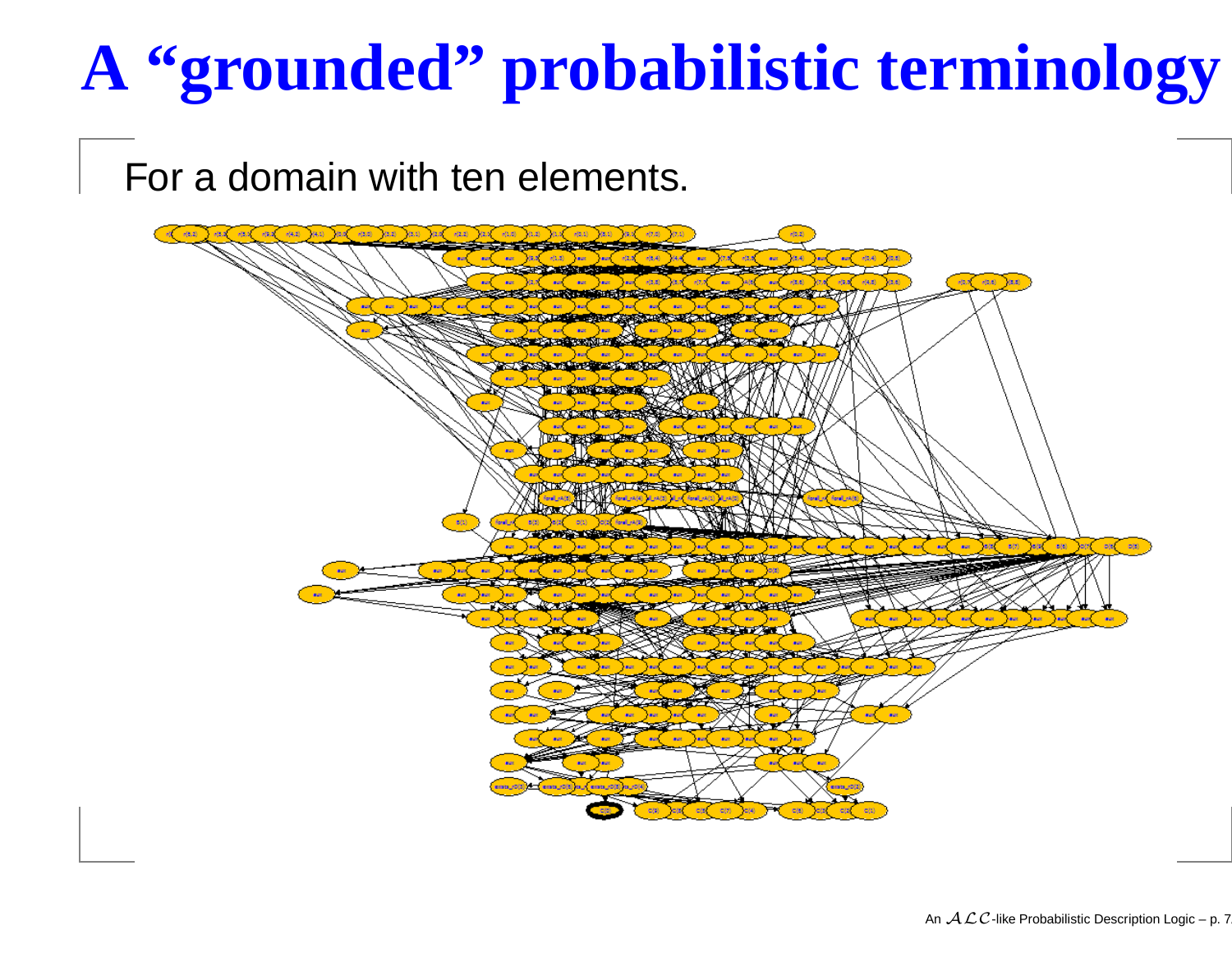#### **Inference**

- After grounding, we have <sup>a</sup> possibly large credal  $\bullet$ network.
	- Many relationships are actually deterministic.
- Query:  $P(C(a_i)|D(a_j)).$
- How to compute this? L2U is an option.

| $\, n \,$               |            |            | 20         | $50\,$     |
|-------------------------|------------|------------|------------|------------|
| <b>L2U:</b> $P(C(a_0))$ | [0.405000] | [0.405000] | [0.405000] | [0.405000] |
|                         | 0.464500   | 0.405030   | 0.405000   | 0.405000   |